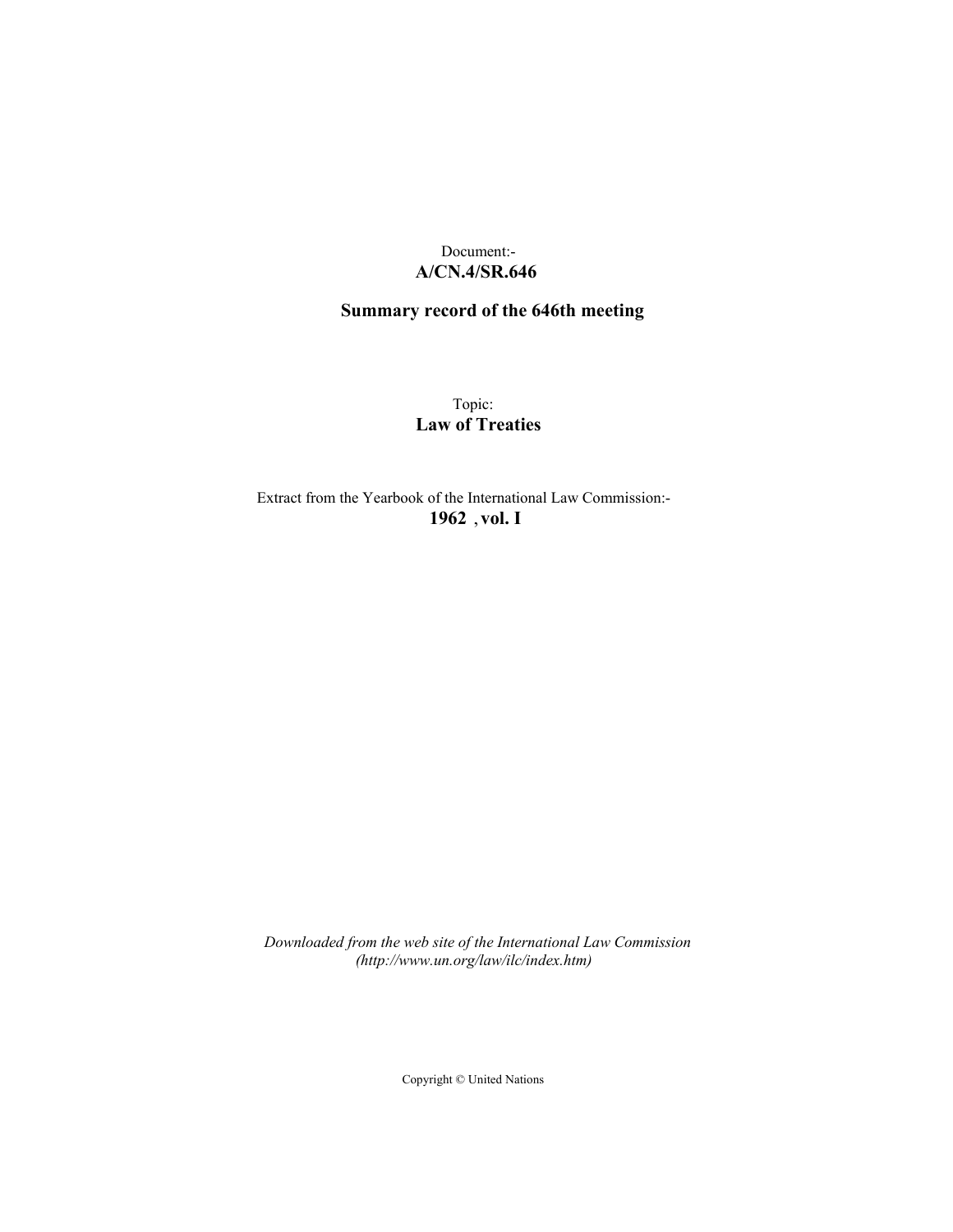porteur had first stated in what cases ratification was necessary, and his commentary on that point was sound and exhaustive. It was quite right, as explained in paragraph 5 of the commentary, that total silence on the subject was exceptional; in fact, in such cases it was due to oversight. Nearly all treaties which were subject to ratification contained a provision stating as much, but it was true that the Commission was not absolved from the obligation of formulating a rule for the small residuum of cases in which the parties had left the question open.

104. He had been attracted by the rule put forward by Sir Gerald Fitzmaurice, quoted in paragraph 6 of the commentary, and he had the impression that the special rapporteur had also leaned towards it, namely, that when a treaty expressly contemplated that it should be subject to ratification, there was no problem, but when it was silent, the question arose whether it was a formal treaty, in which case it was subject to ratification. In the case of less formal treaties, it could be argued that if the parties had used that form, they had usually done so because they had wished to avoid ratification, and if nothing was said in the agreement, that presumed wish should form the core of the rule. If in certain cases one of the parties was constitutionally bound to ratification or acceptance, it would have to state so even in the case of less formal treaties. The Commission was engaged on a somewhat hypothetical exercise, but he rather favoured the rule proposed by Sir Gerald Fitzmaurice, although he would accept the other solution if the majority so wished.

105. It was not easy to draw a distinction between formal treaties and less formal treaties merely on the basis of ratification, since a number of constitutions included a special definition of the latter type. One example was the " Executive Agreement" in the United States of America. On the other hand, some constitutions required parliamentary or government approval for less formal treaties in specific cases.

106. Finally, the term "parliamentary ratification", which was occasionally used, was erroneous. Parliament simply authorized the Head of State to ratify a treaty and ratification was always an act of the executive power.

The meeting rose at 1 p.m.

## **646th** MEETING

*Friday, 18 May 1962, at 10 a.m. Chairman:* Mr. Radhabinod PAL

**Law of treaties**  $(A/CN.4/144$  **and Add.1)** (item 1 of the agenda) *{continued)*

ARTICLE 10. TREATIES SUBJECT TO RATIFICATION *{continued)*

1. The CHAIRMAN invited the Commission to continue its discussion of article 10.

2. Mr. ROSENNE said the Commission should bear in mind that, in the draft articles, references to ratification were references to the international act of ratification within the meaning of the definition in article 1.

3. Ratification was necessary in three cases. First, where the treaty expressly provided for ratification; in such cases, as the International Court of Justice had said in its judgement in the Ambatielos case,<sup>1</sup> ratification was an indispensable condition for bringing it into operation, not a mere formal act. Secondly, where a treaty was made by virtue of another treaty which required treaties made under it to be ratified, for example, agreements under Article 43 of the United Nations Charter and International Labour Conventions. Thirdly, where the full-powers of the representative who signed the treaty themselves specified that the signature would be subject to ratification. The full-powers thus constituted the link between the international treaty-making process and the requirements of domestic law and constitutional practice. Much more attention might be paid, incidentally, to the drawing up and examination of full-powers, so that the negotiators would be able to satisfy themselves that what they were intending to do would have legal effect. The question how far one party could be presumed to have knowledge of the constitution of the other party had been well treated by Lord McNair.<sup>2</sup>

4. The next question was when was ratification not necessary. The answer was that it was not necessary if the text of the treaty, or the text of the full-powers, expressly stated that it was not necessary.

5. That left the residuary problems. The first of those concerned treaties for which no full-powers were required, as, for example, under the terms of article 4, paragraphs 3 *{a)* and *{b).* It had not been the Commission's intention — and that might be mentioned in the commentary — to imply that, because evidence of fullpowers was not required in those cases where the signatories acted *ex officio,* the international treatymaking process could be concluded in disregard of the requirements of domestic law.

6. The second residual problem arose where the text of both the treaty and the full-powers was silent. It would be proper to state the presumption that in such cases ratification was required in principle, unless anything to the contrary had been said during the negotiations. The decisive factor should always be the intention of the parties. The Commission should, therefore, avoid undue rigidity on that point, since the question where, when and how a treaty was signed was purely a matter for the will of the parties.

7. An attempt should be made to transfer the emphasis from the text of the treaty — with all the attendant problems of interpretation — to the full-powers or their equivalent. If the Commission succeeded in introducing greater legal discipline so far as full-powers were concerned, it would have rendered a major service. International law could not be concerned with the many

**<sup>1</sup>**  *I.C.J. Reports,* **1952, p. 43.**

**<sup>8</sup>**  *The Law of Treaties,* **1961, p. 61.**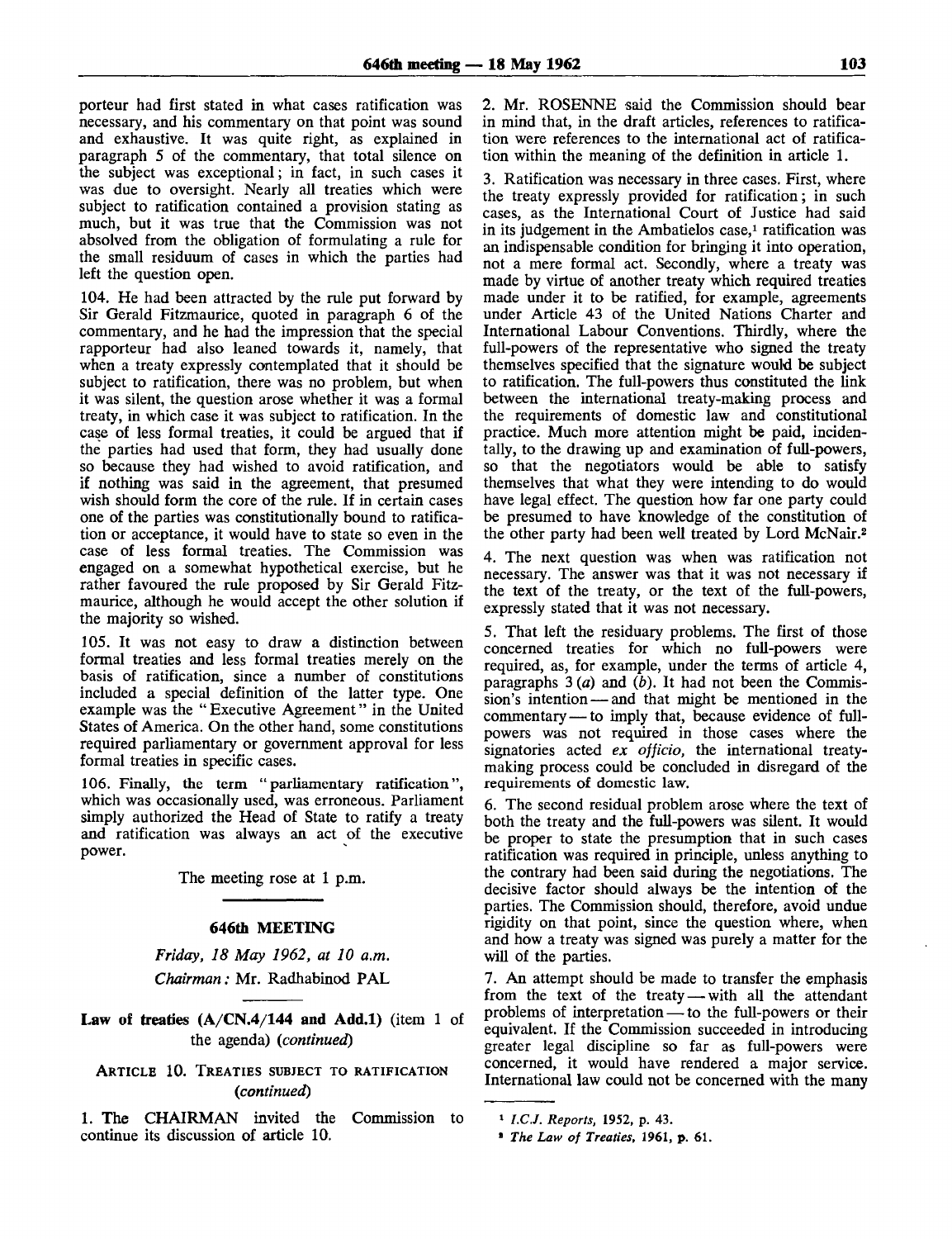refinements of domestic constitutional law and the rules for the incorporation of treaties into domestic legal systems. In dealing with article 3, an attempt had been made to divorce international treaty-making from considerations of municipal law, and a similar approach was appropriate for article 10. The conclusion to be drawn was that the question of parliamentary approval did not really fall within the Commission's purview. Paragraph 7 of the special rapporteur's commentary was impressive, but the point raised there should be reflected in the full-powers and not incorporated in a draft convention on the law of treaties itself. The obligation was on the negotiators and their advisers to satisfy themselves that the signatories were duly and fully empowered to sign a treaty.

8. It would be impossible to legislate in general terms at the international level on the substance of treaties requiring ratification or on questions of form, and it would be desirable to avoid making any rule based merely on the form of the treaty or on the rank, personality or position of signatories, since those factors were frequently of political or diplomatic but not of legal relevance.

9. The key provisions of article 10 were therefore paragraph 1, sub-paragraph 2 *(a)* (ii), and paragraph 3 *(b).* If those could be combined as a point of departure, the solution would have been virtually reached.

10. Sub-paragraph  $2(a)(i)$  did not quite tally with article 4, since frequently it was the Head of Government rather than the Head of State who signed treaties. Sub-paragraph  $2(a)$  (iii) should be omitted, since the substance of the provision did not lend itself easily to generalization. Sub-paragraph  $2(a)$  (iv) should be retained, as it took into account the greater flexibility needed in the case of exchanges of notes, but it should not give the impression that form was the determining factor.

11. He doubted whether paragraph *3(b)* was entirely applicable to multilateral treaties, since, in principle, all signatories to such treaties should be placed under the same legal rule; it would be inconvenient if some parties had to ratify and some not. That question did not, of course, arise with regard to bilateral treaties, as Mr. Ago had pointed out.

12. Paragraph  $4(b)$  could either be referred to the drafting committee, since it might conflict with the final phrase in paragraph  $4(a)$ , or preferably be relegated to the commentary.

13. Reference had been made in the discussion to the case of agreements signed by military commanders in time of war. The special rapporteur had rightly not attempted to deal with that very special case; at the first session, the majority of the Commission had declared itself opposed to the study of the laws of war at that stage.<sup>3</sup> A sentence might perhaps be added in the

commentary noting that case and dealing with some of the other special problems involved.

14. The beginnings of a United Nations practice with regard to the inclusion of express dispensation from the need for ratification might be noted in article XII of the Egyptian-Israeli General Armistice Agreement of 24 February 1949.<sup>4</sup> For that treaty, the powers of the negotiators had been verified by representatives of the United Nations, under whose auspices it had been drawn up.

15. Mr. LACHS congratulated the special rapporteur on his drafting of article 10 and especially on his commentary, in which he had steered a course between the theses of Sir Hersch Lauterpacht and Sir Gerald Fitzmaurice, and arrived at a safe destination.

16. Paragraph 1 of the article called for no comment; where the treaty itself provided for ratification, the position was clear.

17. The position would also be clear if the treaty expressly said that it did not require ratification, but governments could hardly be expected to include an express clause to that effect in every treaty which did not need ratification. In order, therefore, to cover cases where the treaty was silent on that point, the Commission would have to make certain presumptions, as the special rapporteur had done in paragraph 2.

18. With regard to paragraph 2, he had a number of suggestions to make, both of substance and of drafting. Sub-paragraph 2 *(a)* (ii), so far as it concerned entry into force upon signature, should be interchanged with sub-paragraph  $2(a)(i)$ , so as to establish as a principle in the first line that the treaty should not require ratification if it itself provided that it should come into force upon signature, because that was the most obvious case of presumption. So far as the remainder of subparagraph  $2(a)(ii)$  was concerned, however, he shared Mr. Ago's doubts. The mere fact that a treaty provided that it would come into force when a particular event occurred did not necessarily mean that the treaty did not require ratification. The Hague conventions on the laws and customs of war had required ratification, while article 10 of the treaty concerning the Archipelago of Spitsbergen of 9 February 1920<sup>5</sup> had provided that article 8 should come into force on ratification and the remaining articles after certain legislative changes had been made by Norway. Those articles had not in fact come into force till five years later. The final phrase of sub-paragraph *(a)* (ii) should therefore be deleted.

19. Sub-paragraph  $2(a)(i)$  was acceptable and should become sub-paragraph  $2(a)$  (ii). He agreed with Mr. Verdross that it was doubtful from the point of view of domestic constitutional law whether a Head of State could always both sign and ratify a treaty, but there would be no harm in suggesting that if the Head of State signed the treaty, the conclusion might be drawn that he had been authorized to ratify, and that, consequently, ratification might be dispensed with.

<sup>3</sup>  *Yearbook of the International Law Commission, 1949* (United Nations publication, Sales No.: 57.V.1), p. 281.

<sup>4</sup> United Nations *Treaty Series,* Vol. 42, p. 268.

<sup>5</sup> League of Nations *Treaty Series,* Vol. 2, p. 14.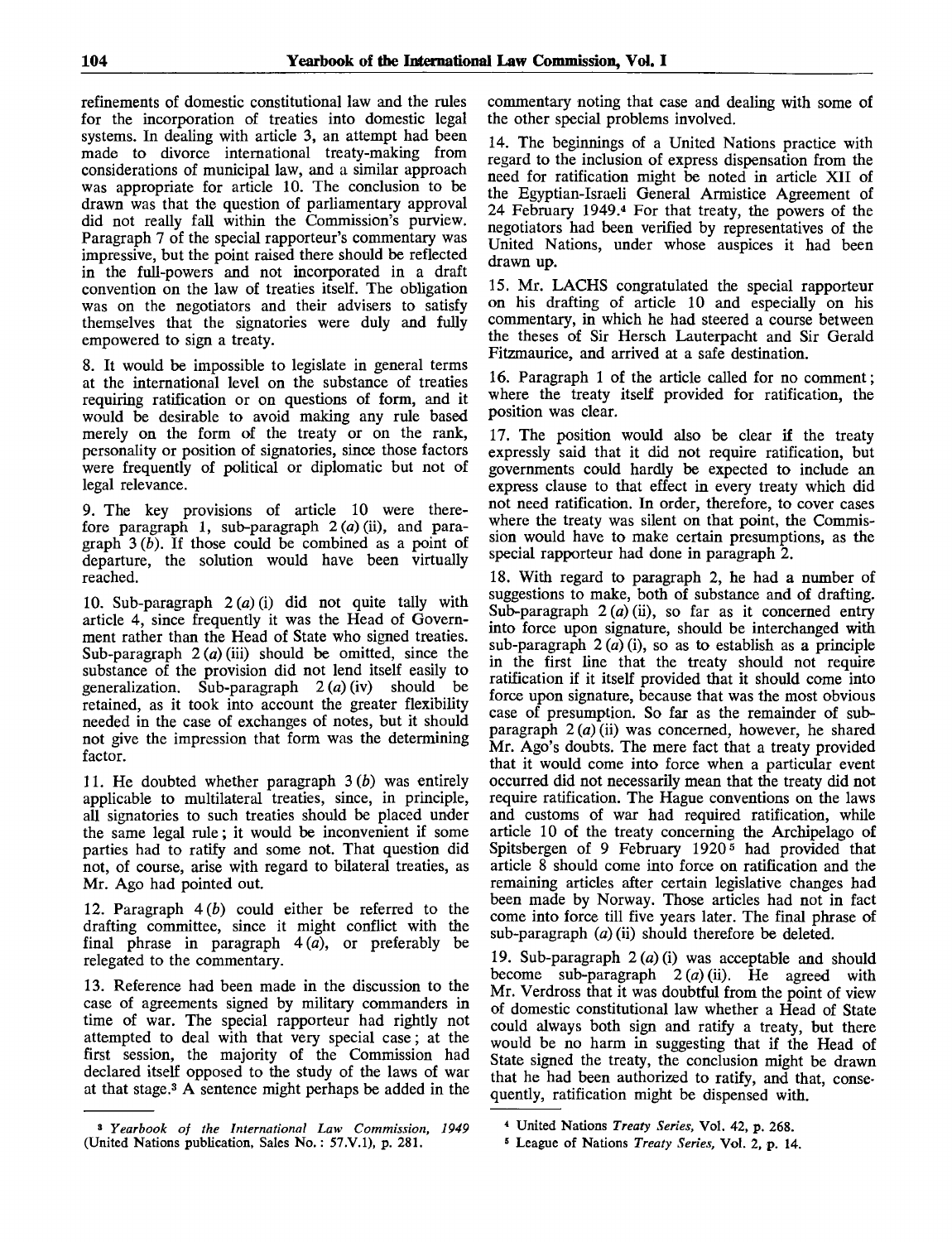20. Sub-paragraph  $2(a)(iv)$  should become sub-paragraph  $2(a)$  (iii) and the term "less formal treaty" should be replaced by the term used by the Drafting Committee, "treaty in simplified form". The question arose whether the fact that the simplified form had been used presupposed that ratification was dispensed with. That was obviously so when such treaties concerned minor issues only; but they frequently dealt with important issues, and there was usually a particular reason in each case why the simplified form had been used. One reason might be the time factor; the parties might wish to avoid the comparatively slow processes of ratification and to bring the agreement into force immediately, even though fully aware that under domestic law the ratification with which they had dispensed would be required. That was why the inclusion of subparagraph  $2(a)$  (iv) was fully justified.

21. Sub-paragraph  $2(a)(iii)$  should be placed last, because it dealt with all other cases. Some parts of it might be omitted, because they referred to a very special case, but he still had some doubts about the substance. To link two instruments by reason of their substantive relationship was not justified.

22. With regard to paragraph *2(b),* he would suggest that some place should be found for an indication of the frequent practice resulting from constitutional provisions for simplifying ratification, such as approval. In Polish practice treaties were divided into two classes, one requiring ratification, the other simply governmental approval. He would request the special rapporteur to decide how that was to be done.

23. Paragraphs 3 *(a)* and 4 *(b)* were redundant and should be deleted.

24. Mr. TABIBI said that at one time ratification had been a most important act as the final stage in the treaty-making process, but was now losing ground in the legal literature. The main reason was the development of intercourse between nations and the expansion of economic relations, with the concomitant need for speed and informality. Ratification should, however, be recognized as necessary in so far as it rendered a treaty binding. The figures given by the learned Mr. Blix, quoted by the special rapporteur in paragraph 5 of his excellent commentary, showed a tendency to dispense with ratification in the case of informal agreements, but the number of treaties subject to ratification registered with the United Nations proved that the importance of ratification had not entirely vanished. An article in line with that drafted by the special rapporteur was therefore necessary, but the draft should be considerably simplified. He fully agreed with Lord McNair that ratification provided the appropriate government department with an interval for reflection on the implications of the text of the treaty. If, after reflection, a state was convinced of the value of the treaty, it would be the more willing to support its enforcement.

25. While he had no objection to paragraph 1, he had some reservations with regard to sub-paragraph 2 *(a)* (i) because of the declining role of Heads of States, and to sub-paragraphs  $2(a)$  (ii), (iii), and (iv) similar to those expressed by other speakers.

26. Paragraph 3 did not seem to cover all types of treaty, whether subject to ratification or not.

27. He had already stated his views on paragraph 4 in connexion with article 9.

28. Mr. AGO, in reference to some remarks by Mr. Verdross at the previous meeting, said he agreed with Mr. Lachs that sub-paragraph 2 *(a)* (i) was acceptable, for, as other members had pointed out, the reference to ratification meant, in the context of the draft, solely ratification by the Head of State and never what was sometimes also improperly called "ratification", namely, the authorization to ratify given to the Head of State by another organ. In the exchange of instruments of ratification, it was the Head of State who took the responsibility of expressing the final consent of the state at the international level. If the Head of State signed a treaty, he normally engaged his responsibility at that time, and unless the treaty itself required otherwise, it would be otiose to require him to sign a second time by way of ratification. If in fact his signature was not authorized or not valid as ratification under domestic law, that was no concern either of the international legal order or of the Commission.

29. Mr. BRIGGS said that he doubted the correctness of the reference to the confirmation of consent in the definition of ratification in draft article 1 (i) as it stood. Article 11, paragraph  $1(a)$ , stated that idea more baldly and it recurred in article 10, paragraph 1. The definition of ratification seemed to assume that consent had already been given by the act of signature. He would prefer a new definition on the following lines: " For the purpose of international law, ratification means the international act by which the provisions of an instrument are formally accepted (approved and confirmed) by a signatory State, so as to become binding when the treaty enters into force." The change in phraseology reflected his opinion that it was the provisions of the treaty which were ratified, not the previous signature.

30. He submitted the following simplied redraft of article 10:

" The ratification of an instrument is required before a state can become a party to a treaty:

- "(1) Where the instrument provides that it shall be ratified; or
- " (2) Where the instrument makes no provision for its entry into force prior to ratification; or
- " (3) When the form or nature of the instrument or the attendant circumstances do not indicate an intention to dispense with the necessity for ratification."

31. That redraft parallelled the redraft of article 9, on the legal effects of signature, which he had submitted at the previous meeting. He believed that the two redrafts together covered all points of importance in articles 9 and 10 as prepared by the special rapporteur. 32. The special rapporteur's paragraph 1 of article 10 was covered by paragraph 1 of his redraft. The special rapporteur's sub-paragraph 2 *(a)* (ii) really belonged in article 9, and was covered by his redraft of that article. The remainder of paragraph  $2(a)$  and paragraph 3 were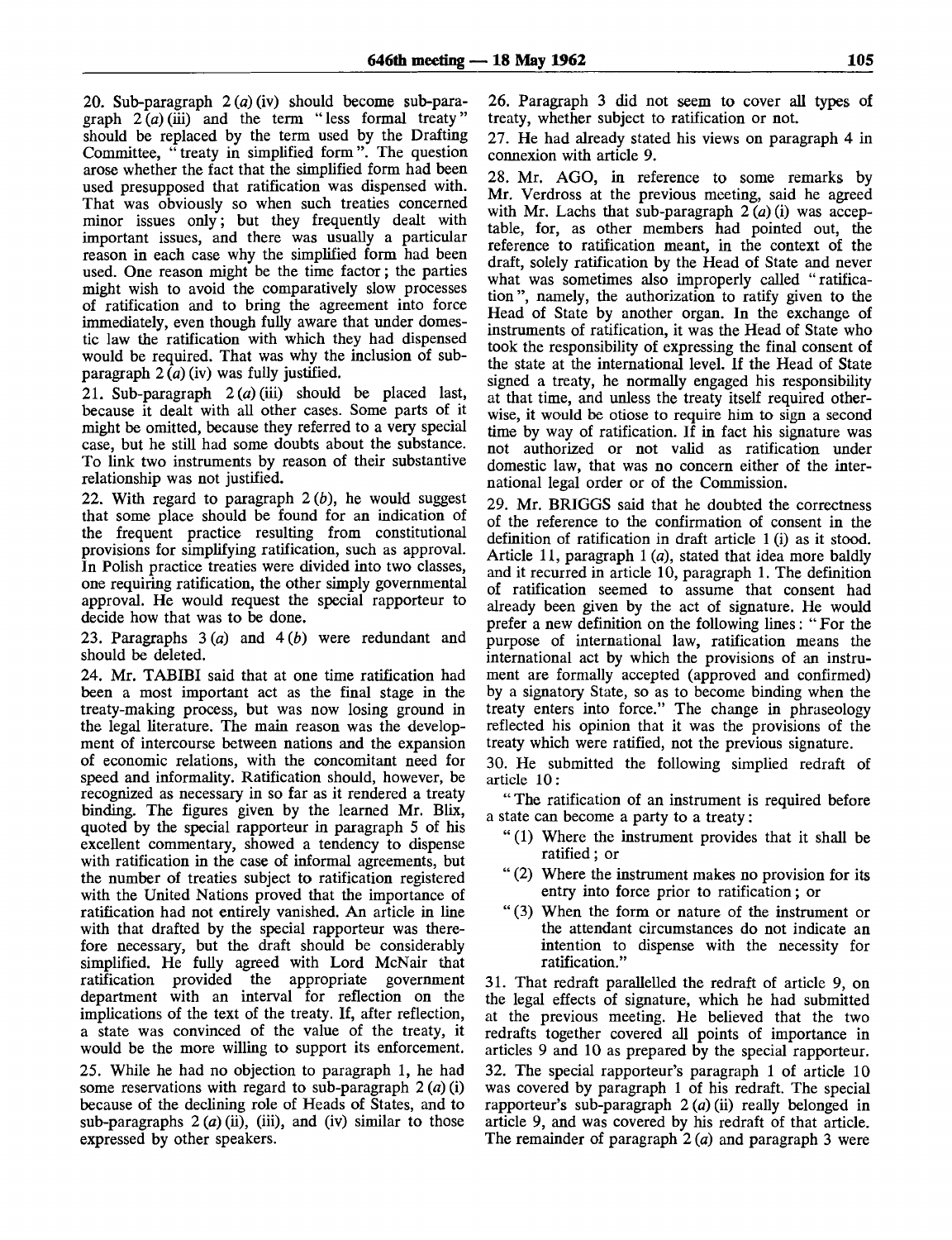covered by implication in his redraft of article 9, and paragraph *2 (b)* was covered by the clause introducing his redraft of that article. The special rapporteur's paragraph 3 was covered by paragraphs 2 and 3 of his redraft of article 10. He had retained the presumption that the residual rule was that, where a treaty was silent, ratification was required. The special rapporteur's paragraph 4 should preferably be placed in the new article which would deal with the rights and obligations of states pending the entry into force of a treaty in the preparation of which they had participated.

33. He had used the term "instrument" because the conclusion to be drawn from the redraft of article 1 prepared by the Drafting Committee was that the phrase " which is concluded " meant " which had entered into force ". Strictly speaking it was the draft treaty, not the treaty as such, which was ratified.

34. Though his redrafts covered most of the ground covered by draft articles 9 and 10, one question to be settled was whether the draft should contain a provision concerning full-powers, a subject touched on by Mr. Rosenne; a model for such a provision might be found in article  $7(c)$  of the Harvard draft.

35. Mr. PESSOU, on a question of procedure, said that a more convenient and methodical approach might be to revert to the suggestion, made earlier in the session, that bilateral and multilateral treaties and treaties in simplified form should be dealt with separately. In particular, treaties in simplified form differed considerably from formal treaties, in that the latter were made in solemn form, by a process which was necessarily longer and more complex. To deal with all three forms together seemed to have caused unnecessary confusion and to have laid an undue burden on the drafting committee. He believed that Mr. Ago and Mr. Lachs were also in favour of a simpler procedure for dealing with the draft articles.

36. Mr. CASTRÉN commended the special rapporteur for having, in his draft article 10, steered a middle course between the views of the two previous special rapporteurs in respect of certain important points.

37. Article 10 was formulated as a series of rules, to which a number of exceptions were set out. The draft was a very full one, although it could not cover all possible cases. For example, it did not cover the case of conventions entered into by a military commander in time of war, which, it had been claimed, were exempt from the requirement of ratification. In fact a convention such as an armistice could contain political as well as military provisions and might therefore be subject to ratification. That example showed that there were exceptions to every rule.

38. Only one member of the Commission, Mr. Jiménez de Aréchaga, had spoken in favour of rendering the ratification requirement more stringent. Mr. Gros, on the other hand, had urged a return to the proposal of the previous special rapporteur, Sir Gerald Fitzmaurice, that the absence of provisions regarding ratification meant that ratification was not necessary.

39. He was inclined to share the views of Mr. Gros, for the reasons given by Sir Gerald Fitzmaurice. The main reason was that if, because of constitutional requirements or for any other reason, ratification was necessary, the representative of the country concerned should either insist on the inclusion of an explicit provision in the treaty, or make a clear declaration to the effect that his signature was subject to ratification. State practice supported that view.

40. It had been suggested that the distinction between treaties subject to ratification and those not subject to ratification should depend on the importance of the contents of the treaty. That suggestion did not provide any objective criterion; provisions of constitutional law varied considerably from country to country as to what matters were considered important. A distinction based on the form of the treaty would be equally uncertain, because, as noted by Rousseau,<sup>6</sup> contemporary practice made no rigid distinction between formal treaties and informal agreements and the transition from one to the other was often imperceptible.

41. He suggested that article 10 should be redrafted to begin with a provision modelled on paragraph 1, followed by the other provisions which set out the other cases in which ratification was necessary, including the contents of paragraph  $2(b)$ . The other provisions of paragraphs 2 and 3 would be dropped. If so desired, it could also be mentioned that ratification was necessary where the requirement was specified in another treaty, where the treaty had been drawn up as a formal instrument, or where the contents of the treaty or the circumstances attending its conclusion showed that the signature was subject to ratification; but the latter were not objective criteria.

42. With regard to the definition of "ratification" in article 1 (i), he proposed the deletion of the term " international" before the words " act whereby a state..." It did not appear either in article 6 of the Harvard draft, or in the corresponding provisions of Professor Brierly's second report, or in Sir Hersch Lauterpacht's two reports. Unless it were deleted, the definition in article 1 would conflict with article 10, which dealt with ratification as an act under domestic constitutional law. The international act of ratification, in other words the deposit or exchange of instruments of ratification, was dealt with in article 11.

43. If the Commission decided to retain the structure of the special rapporteur's draft, it would be better to retain also sub-paragraph 2 *(a)* (i), which specified that ratification was not required for a treaty signed by a Head of State. Cases of such treaties were not unknown in modern practice; to the examples already given, he would add the Potsdam Agreement of 1945. Any provision on the subject should, however, be qualified along the lines indicated in the relevant passage in Oppenheim, which read: ".. . treaties concluded by Heads of State in person do not require ratification, provided that they

<sup>6</sup>  *Principes generaux du Droit international public,* p. 250.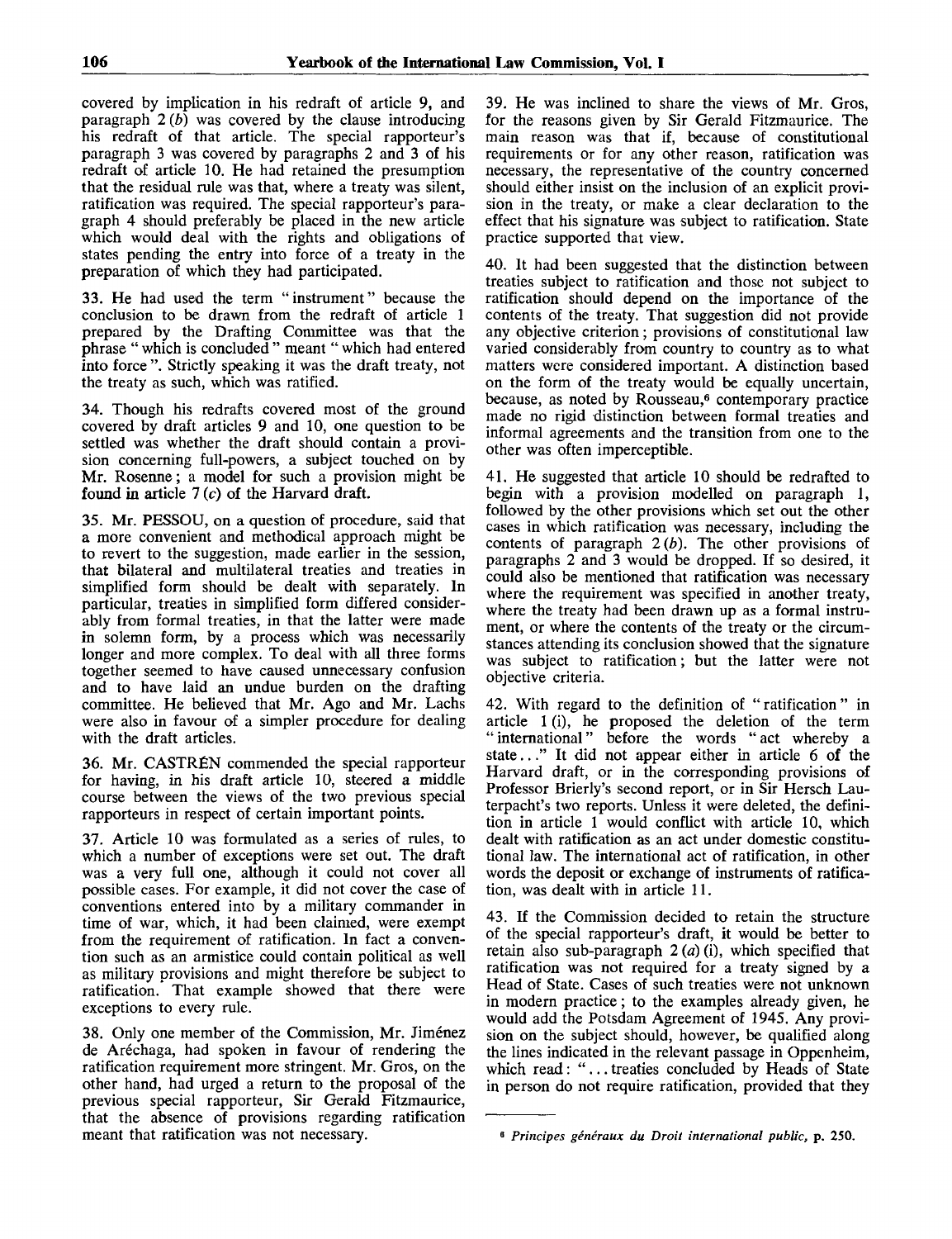do not concern matters in regard to which constitutional restrictions are imposed upon Heads of State."<sup>7</sup>

44. Mr. Ago and Mr. Lachs would like to change subparagraph 2 *(a)* (ii) on the ground that the contracting parties might consider ratification necessary in that case also. That was possible, but why not then mention it in the treaty as had been done, for example, in the Moscow Treaty of Peace of 12 March 1940,<sup>8</sup> between Finland and the Soviet Union.

45. In sub-paragraph  $2(a)$  (iii), he found the reference to " other circumstances " unduly vague in the absence of any clarification as to what those circumstances might be.

46. With regard to sub-paragraph 2 *(a)* (iv), he shared the views of those members who had criticized the expression " intergovernmental agreement" ; the agreements which it was intended to cover were in fact agreements between the administrations of the states concerned.

47. To sum up, if the special rapporteur's structure for article 10 were retained, paragraphs 1 and 2 *(b)* should be combined while paragraph 3 *(b)* should be deleted because its contents were covered by the reference to " other circumstances " in sub-paragraph 2 *(a)* (iii).

48. Paragraph 4 served a useful purpose.

49. Mr. YASSEEN said he supported the special rapporteur's general approach in article 10. The requirement of ratification remained the rule. Ratification in modern practice served to maintain and strengthen parliament's control over the acts of the executive ; it thus provided one more example of a legal institution surviving while changing its purpose.

50. Those who took a different view pointed to the increasing number of modern treaties concluded in simplified form. He did not believe that undue weight should be attached to mere numbers; the criterion should be the relative importance of treaties signed as formal instruments or in simplified form.

51. Under the constitutional law of many countries, ratification was required for all treaties dealing with certain important matters; as other members had mentioned, such treaties could be concluded in simplified form for practical reasons.

52. In view of those considerations, the principle of the requirement of ratification should be laid down in any general convention on the law of treaties. Opponents might object that their own approach would simplify the drafting of the articles, but the desire for simplification should not prevail where the essential interests of states had to be protected.

53. Mr. VERDROSS said that he had been impressed by Mr. Ago's argument that a rule requiring ratification in the case of a treaty signed by a Head of State would mean that the Head of State would sign the treaty twice over. That argument was not, however, decisive.

President Wilson had signed the Treaty of Versailles, and if the United States Senate had given its consent to the ratification of that treaty, the President would have had to sign it a second time for purposes of ratification.

54. There was, however, a more important reason for his criticism of sub-paragraph 2 *(a)* (i). Some constitutions authorized a Head of State to bind the state by his signature, but those constitutions were the exception and not the rule. In all countries with a parliamentary system of government, all acts signed by a Head of State had first to be approved by the government, possibly also by Parliament, and then countersigned by a competent minister. Under that system, the Head of State alone could never sign the treaty.

55. As he saw it, Mr. Ago was defending the idea once put forward by Anzilotti that rules of constitutional law were irrelevant to international law.

56. His own view was that, in the matter of the ratification of treaties, international law referred to the provisions of constitutional law. That reference was illustrated by Article 110 (1) of the United Nations Charter :

" 1. The present Charter shall be ratified by the Signatory States in accordance with their respective constitutional processes."

57. Of course, the reference was to the rules of constitutional law actually applied by states, not to those merely existing on paper.

58. Mr. ELIAS suggested that article 10 be rearranged so that paragraph 1, which dealt with the case where there was an express provision for ratification, became paragraph 1 *(a)*; paragraph 3 *(a),* which covered cases where no such provision existed, became paragraph  $1(b)$ ; while paragraph  $2(a)$ , as suggested by Mr. Ago and Mr. Lachs, was redrafted so as to contain exclusively a list of exceptions. Its opening sentence would be re-worded to read: " In the following cases, a treaty shall not require ratification by the signatory States:" followed by the enumeration of the cases specified in sub-paragraphs 2 *(a)* (i) to (iv).

59. With regard to the existing sub-paragraph 2 *(a)* (i), he shared the doubts expressed by Mr. Verdross, although there was substance in the proposition that a Head of State might be authorized to bind his state by his signature. However, he strongly supported the suggestion of Mr. Castrén that, if the provision were retained, it should be qualified by a proviso along the lines indicated in the passage quoted from Oppenheim. Particularly from the point of view of the new nations, which would pay great attention to the International Law Commission's draft, it was highly desirable that such a proviso should be included.

60. With regard to sub-paragraph 2 *(a)* (ii), he supported the suggestion of Mr. Lachs that the final phrase " or upon a particular date or event" should be deleted.

61. He also supported the suggestion of Mr. Lachs that in sub-paragraph  $2(a)$  (iii) the reference to a treaty

<sup>7</sup>  *International Law,* eighth edition, 1955, Vol. 1, p. 906.

<sup>8</sup>  *British and Foreign State Papers,* Vol. 144, p. 393.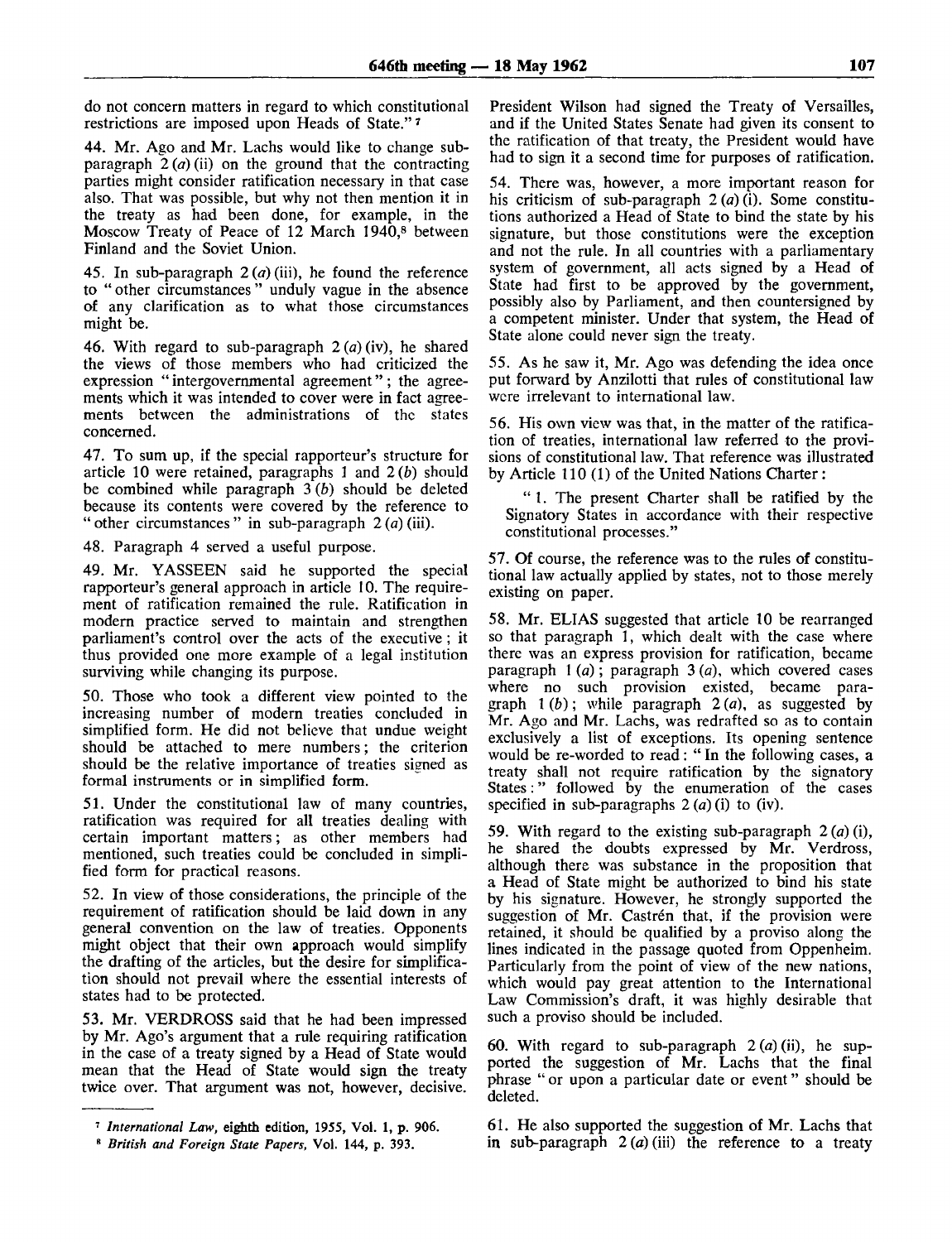which modified or annulled a prior treaty itself not subject to ratification should be deleted.

62. With regard to sub-paragraph 2 *(a)* (iv), there was some danger for the newly independent states of Africa in the suggestion that informal treaties should not require ratification. At a previous meeting, he had referred to treaties taken over by Nigeria at the time of independence. In the case both of his country and of Ghana, Tanganyika and Sierra Leone, rights and obligations arising from a number of such treaties had been taken over by exchanges of notes. Some heavy responsibilities had thus been accepted on the eve of independence in a somewhat casual manner and it had later been found that many of the treaty provisions in question would have required, under the constitutions of the newly independent states concerned, parliamentary approval for their ratification. The legislature had in many cases taken the government to task for having signed the treaties and had claimed the right to discuss the questions of substance involved in them. He accordingly supported the simplified text suggested by Mr. Lachs, with a proviso that in some cases informal treaties should be made subject to ratification. Otherwise, a situation could arise in which a state was held bound by a treaty, although the majority of its inhabitants were unwilling to accept the obligations arising from the treaty.

63. He agreed with Mr. Ago that the case mentioned in paragraph 3 *(b)* constituted an exception to the rule set out in paragraph 1. He therefore supported the proposal that paragraph 3 *(b)* should be placed in paragraph 2, immediately after sub-paragraph 2 *(a)* (iv).

64. Paragraph *4(b)* should be deleted as unnecessary.

65. Mr. AMADO said that ratification was always an act of the Head of State. The only modern constitution which provided an exception to that rule was that of Turkey, which specified that parliament ratified treaties.

66. There had been cases of so-called imperfect ratification, where a treaty had been ratified bv the Head of State whose action had subsequently not been approved by the parliament of his country. In practice, ratification in all those cases had been recognized as having the same effect in international law as a perfect ratification.

67. In the practice of all civilized countries, if the president signed a treaty, he did so subject to approval by parliament. Alternatively, the president would obtain prior authority from parliament to sign the treaty; in that case, his signature would bind the state.

68. The final signature and ratification which made a treaty a reality was invariably an act of a Head of State.

69. Mr. de LUNA said he agreed both with the general tenor of article 10 and with the special rapporteur's commentary ; he also agreed with the special rapporteur's approach to the problems of the relationship between ratification and signature.

70. However, the language used not only in article 10 but also in article 12, paragraph 4, and article 9, paragraph 3, should be carefully reviewed. As they stood, those provisions could suggest that the Commission supported one or the other of two obsolete doctrines in regard to ratification.

71. The first of those doctrines was the historical one which treated ratification by a Head of State of the signature of his representative almost on a par with ratification by a principal of his attorney's act when executing a power-of-attorney in private law. Grotius and many other early writers had viewed ratification in that light. Under that ancient doctrine, subsequent ratification could be held to have a retroactive effect, because it confirmed and validated the signature given by the representative. The consent given to a treaty by the signature was deemed to be conditional upon ratification.

72. A more recent but also obsolete doctrine, held by only one contemporary writer, Pallieri, regarded signature and ratification as two stages of a single operation.

73. Modern doctrine regarded signature and ratification as two separate acts. Signature had the effect of giving final form to the text of the treaty; ratification was the act by which the state bound itself to observe the treaty.

74. Although, like Mr. Amado, he did not favour theoretical discussions, he thought that the Commission should do nothing that might suggest that it supported either of the two obsolete doctrines to which he had referred.

75. He accordingly urged that paragraph 1 of article 10 should be redrafted so as to eliminate the conditional element contained in the words " shall be subject to ratification ".

76. In article 9, paragraph 3, a similar adjustment should be made in regard to such expressions as "subject to ratification" and "conditional upon subsequent ratification or acceptance ".

77. For similar reasons, it would be necessary to examine carefully the provisions of article 12, paragraph 4, which referred to the possible "retroactive effects of ratification".

78. All the provisions to which he had referred should be reviewed for the purpose of eliminating any suggestion that consent to a treaty could be given in two stages, once at the time of signature and again at the time of ratification.

79. He believed that the adjustments of language he had suggested were in keeping with the intentions of the special rapporteur in article 10, so lucidly set out in his commentary, and with the views of the Commission as a whole.

80. Mr. AGO said that the Commission should not enter into theoretical controversies. The theory that in the matter of ratification of treaties there was a reference by international law to municipal law could have the most dangerous consequences, because it would mean that a treaty ratified by a Head of State who had not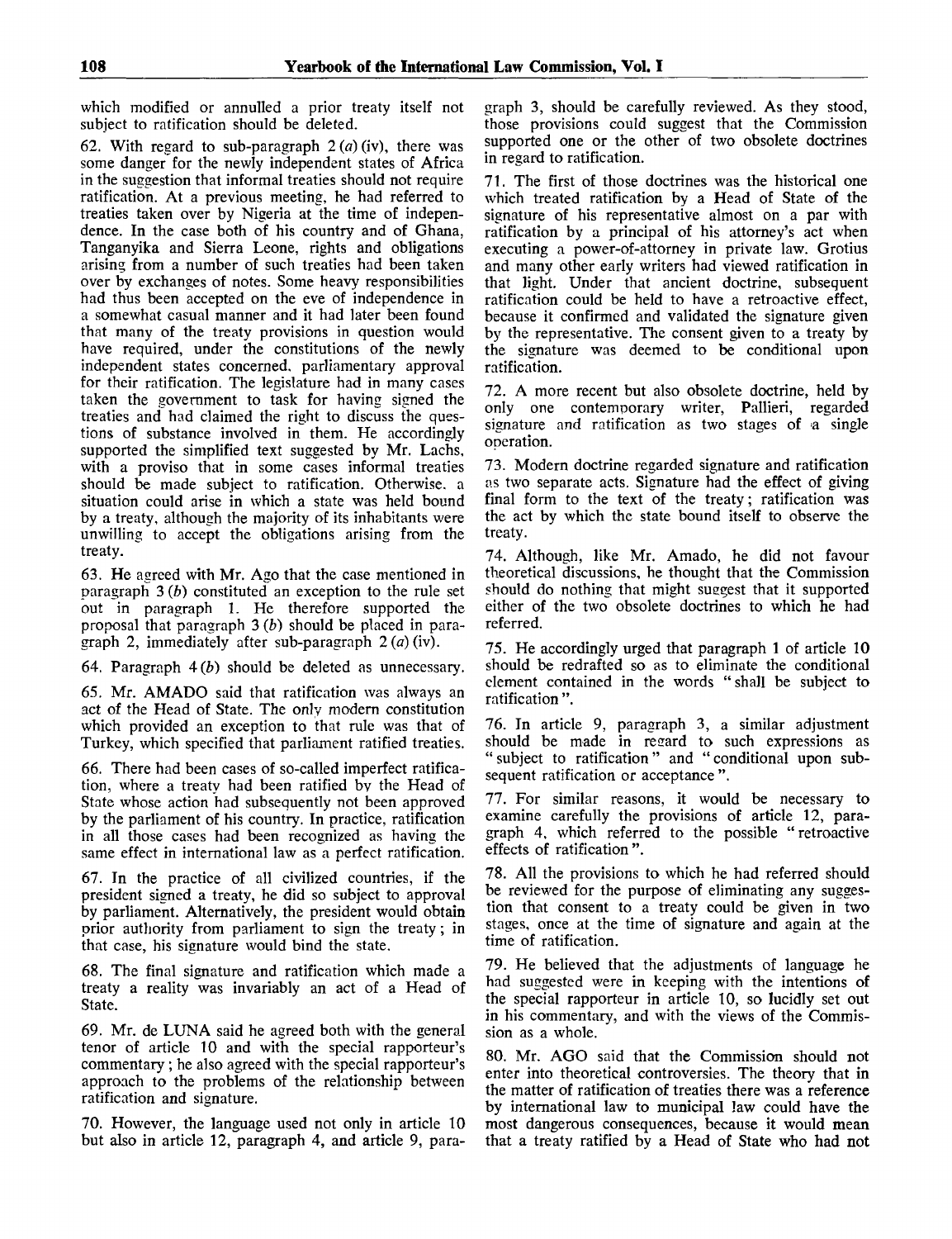obtained prior authority from the legislature, or a treaty which the legislature refused to approve, would be void, whereas all members agreed that in such instances a treaty existed and an international obligation had been validly assumed.

81. Mr. BARTOS said he agreed with Mr. Verdross that in the case of treaties signed by a Head of State a distinction should be drawn between the act of signature and the act of ratification. The Head of State could not finally bind his state until he exercised his right of ratification, but if he did ratify, it had to be presumed that he had acted in accordance with the constitutional requirements of his country. The other party must consider that the will of the ratifying state had been regularly and validly expressed by the Head of State. It was not open to the other party to question it.

82. He did not share Mr. Verdross' view on the question of the reference to constitutional law by the text of the convention, even although he based his argument on article 110 of the Charter. It was a general principle of international law that ratification was carried out in accordance with the requirements of the constitution, and the instrument of ratification emanating from the Head of State or the competent organ established an absolute presumption to that effect.

83. There was in fact no great difference between Yugoslav practice and the "internationalist" theory expounded by Mr. Gros at the previous meeting. In Yugoslavia, ratification was a parliamentary act, but the instrument certifying that ratification had taken place was issued by the President of the Republic who represented the state vis-a-vis other countries. That was the only sense in which it could be said that there was any reference to internal constitutional law, whereas the instrument of ratification was presumed sufficient to produce the effects in international law.

84. It would be dangerous to allow the possibility of other parties questioning whether ratification had complied with constitutional requirements, or claiming that their partner in good faith had committed some irregularity, or even nullified the act of ratification through some breach of constitutional law.

85. On the other hand it should be noted that there had been instances, during the second world war for example, of agreements which violated such requirements through being ratified under duress. In those cases the partners in bad faith were not protected against objections of irregularity of substance, even although the instruments of ratification were in good and due form.

86. Commenting on paragraph 3 of Mr. Briggs' redraft, he said that the text was too vague; it would be no contribution to international law to leave open the question what forms of instrument did not require ratification. What were the circumstances which "do not indicate an intention to dispense with ratification " ? Such wording might open the door to conflicting interpretations and the kind of controversies that arose from the differing conceptions in Europe and the United States of what was meant by an "executive agreement" and what by a treaty.

87. The special rapporteur had not dealt with the interesting legal question whether treaties existed which required ratification by one party and not by the others. There had been instances in which, although no provision concerning ratification appeared in the treaty, Yugoslavia had notified the other parties that it had ratified and was ready to proceed to an exchange of the instruments of ratification. The other parties, which had been the Benelux countries, had signified that no ratification by them was needed. He wondered whether that particular matter was ready for codification. In any event, it was a question which should at least be mentioned in the commentary.

88. Mr. CADIEUX said that, though impressed by the special rapporteur's commentary and some of the proposals he had put forward as a solution to a number of controversial and difficult problems, he believed the article could be simplified by the Drafting Committee, which would have a fairly clear idea of the Commission's views on matters of substance.

89. The essential principle was that stated in paragraph 3, which he fully endorsed, that in the absence of any express provision in the treaty, ratification was required.

90. The intention to dispense with ratification might be inferred from the form of treaty adopted, but the presumption could not be regarded as an absolute one.

91. The problems raised by sub-paragraph *2(a)(\)* might be avoided by changing the wording or inserting an explanation in the commentary. Perhaps the question of the intention to dispense with ratification in the case of treaties signed by a Head of State might be treated as analogous to the case covered in sub-paragraph 2 *(a)* (iii).

92. Mr. TSURUOKA said it seemed that the special rapporteur had taken a far firmer view than his predecessor on the questions dealt with in paragraph 2. That paragraph would require fundamental modification if Mr. Ago's suggestions were adopted.

93. Sir Humphrey WALDOCK, Special Rapporteur, replying first to observations on the structure of the article, said he was quite prepared to amalgamate paragraphs  $2(a)$  and  $3(a)$ , as suggested by Mr. Ago; the provision would begin with a statement of the cases in which ratification was not required, followed by a list of exceptions.

94. That chanee would make it desirable to transfer paragraph 2 *(b)* to a position immediately after paragraph 1, since it also dealt with instruments which provided express evidence of the intention to ratify on the part of one or both parties.

95. He found Mr. Lachs' suggestions about changes in the order of the various sub-paragraphs of paragraph 2 acceptable.

96. Replying to observations on the substance, he agreed with Mr. Briggs and Mr. de Luna that the definition of